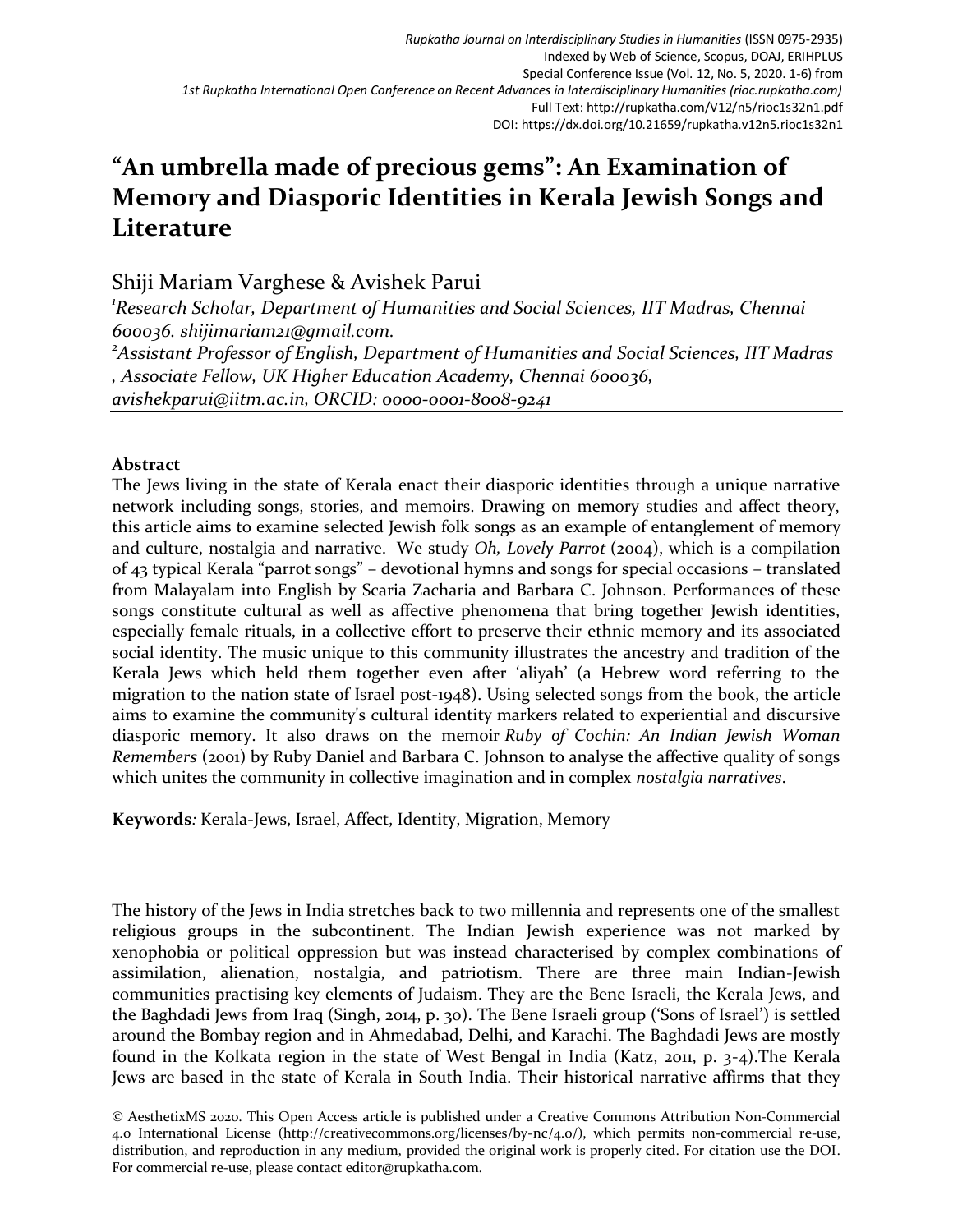came to Cranganore (south-west coast of India) after the destruction of the second temple of Israel in Jerusalem in 70 CE (Fernandes, 2008, p. 15; Singh, 2014, p. 69). In the 15th Century, the Jews of Cranganore left for Cochin where they lived, supported and protected by the royalty and the locals, subsequently spreading across towns like Parur, Chendamangalam, and Mattancherry. The origins of the Jewish community in and around Cochin's port city lie in the ancient maritime trading links between the Malabar Coast and West Asia.

With the massive flooding in Cranganore and also with the Portuguese invasion in 1565, the Jews took settlement in Kochi (then called Kochazhi) as it was another route conducive to their mobility and trade. The final group of Jews came to Kerala in the 16th Century with the onset of the inquisition in Europe, with many Jews starting to arrive from Spain and elsewhere to settle over here. The community flourished under the patronage of Cochin kings who valued their diplomatic and commercial skills in dealing with the Europeans. The formation of the State of Israel on 14 May, 1948 introduced the idea of *aliyah* among the Cochin Jews. The word *aliyah* literally means 'ascent' and it refers to the committed migration to the Jewish Homeland. The Jews in Kerala were not persecuted and lived a very settled life with the state's support. Therefore their migration was not an escape from difficulties but based out of an entanglement of utopian nostalgia and aspiration, informed by historical-materialist as well as messianic markers. Thus by 1949, a year after Israel was formed, the first batch of people left for Israel under the leadership of Kadavil Meyer from Chendamangalam village (Oommen, 2008, p. 29).

*Oh Lovely Parrot* (2004) is a compilation of 43 Malayalam folk songs of the Jewish community in Kerala that comprises "parrot songs", devotional hymns, and Zionist songs that aim to prepare Kerala Jews for the migration to Israel. They were translated into English by Scaria Zacharia and Barbara C. Johnson and published by The Hebrew University of Jerusalem. The songs were passed from one generation to the next, mostly orally, as institutional archives were "regarded as a somewhat undesirable presence in performance" (Schultz, 2016, p. 75). The women of the community were generally the preservers and conveyers of the cultural memory. They preserved the songs in small notebooks that were later copied down by others and performed on various religious occasions. In the introduction to the book *Oh Lovely Parrot* (2004), Barbara Johnson states that the "Songs and notebooks travelled from community to community, when brides moved into the homes and congregations of their husbands" (Zacharia & Johnson, 2004, p. 10). The songs as an affective and memory vehicle brought them together as a community and contained a combination of Jewish and Kerala culture through complex discursive and material markers. In the article "The Parur Songs: Reflections on the Role of Women, " Albrecht Frenz writes about these performances:

When singing the songs, women created an atmosphere of hope. The performance of the songs constituted a decisive element in the history of the Jewish community in Kerala. Word, expressions and the way how the songs were performed show that they contain typical Kerala features in terms of landscape, behaviour and the liveliness of performance (Frenz, 2006, p. 514).

The female voices metonymically and musically transport the past into the present, allowing them to shape uncertain futures with performativity and affective agency. In this way, the performing women re-created and conveyed meaning and value in the Kerala Jewish cultural fabric through these individual and group activities involving emotional memory and cultural historical materiality. Some of the songs in the collection are named "parrot songs" signifying the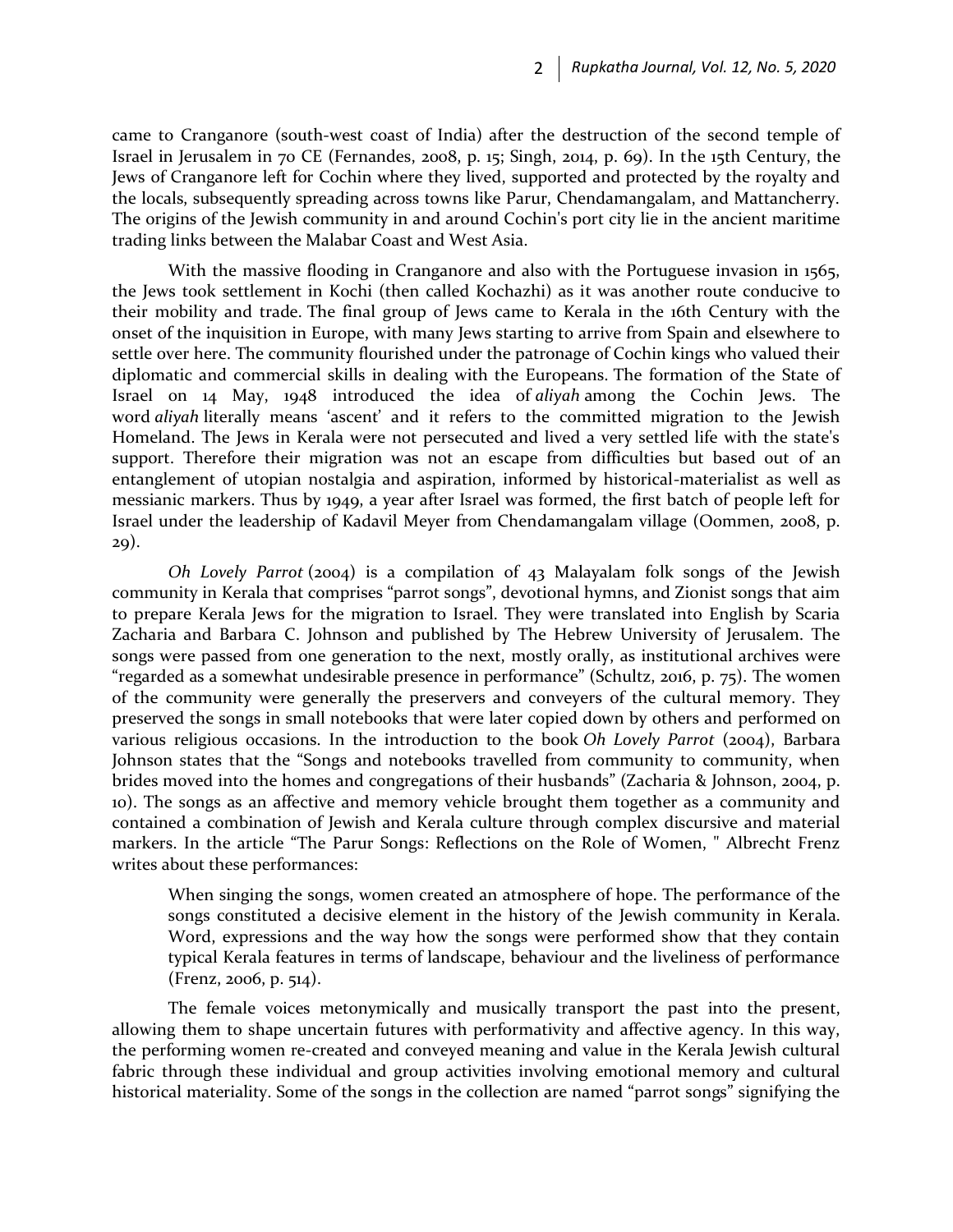## 3 | "An umbrella made of precious gems": An Examination of Memory and Diasporic Identities in Kerala Jewish Songs and Literature

lovely colourful birds as often inscribed in the ketubah or Jewish wedding contract document. Every song is a narrative of embedded experiential memories that the community carried wherever they migrated, containing material as well as messianic markers aimed at creating and consolidating a uniquely aspirational as well as a nostalgically political and religious identity. Through the songs they looked forward as a community to their promised land of Israel, corroborating the complex forward-looking utopian quality of collective memory. Whenever the songs were performed, the remembering subject "actively creates the meaning of the past in the act of remembering" (Smith & Watson, 2001, p. 16), corroborating how such collective activities in the private as well as public spaces re-present and preserve an economy of cultural memory and identity markers which "offers a productive frame for explaining the social and cultural meaning and value of the act of remembering literature at the individual level" (Skopljanac, 2012, p. 210).

The song 'Our Ancient Hope' also referred to as "Kakicha's Song" written much before the formation of Israel, portrays the hope of "returning to the land where Messiah King will rule" (Johnson & Zacharia, 2004, p. 89). The first line of the hymn, "Dwelling in both sides of the world is the national spirit of the Jews" (Johnson & Zacharia, 2004, p. 89) underlines the community's political and existential hybridity. They talk about a spirit of hope for going back to their 'home' Israel, which is affectively portrayed in their folklore and life. Israel thus becomes a veritable chronotope in collective imagination here, a complex spatiotemporal category containing an idyllic perfect past as well as an aspired future which is material as well as messianic in quality (Best, 1996). Home as an ontological and experiential category is problematized in this scenario in the entanglement of what is perceived as 'returning home' to the messianic Jewish Homeland and leaving the *real* home in Kerala where they and their ancestors were born. The liminality between home as physical place and home as an affective spatiotemporal construct underscores the play of information and imagination characterising collective as well as private processes of remembering and re-construction. The refrain in the song "The hope we have had since ancient times has not faded from our hearts" (Johnson & Zacharia, 2004, p. 89) underlines the geopolitical and affective complex here, with the relationship between the notion of a 'homeland' and of 'diaspora' emerging as fluid as well as fixated.

The songs also imparted an affective quality about the utopian homeland to the Kerala Jews once they migrated to Israel after 1948. However, the idyllic quality of Israel in their collective imagination was undercut by the material and cultural difficulties in the diasporic land. Ruby Daniel, one of the earliest immigrants, notes in her life writings *Ruby of Cochin* on observing the new environment thus:

The whole place was mud with only thorn bushes growing, and full of jackals, as was written in the Bible: that the Land of Israel will be given to jackals and owls until the Jews came back again. There were scarcely any green… The Cochini people would talk among themselves, saying, "This is not a place for us. We can't mix with others, because others don't want to mix with us. The culture is completely different. (Daniel & Johnson, 2002, p. 102, 106)

The topography and the cultural ecosystem in Israel were experientially and discursively alienating to the Jews from Kerala. The new settlers were taken to Kibbutzim, a collective community in Israel based on agriculture. But the kibbutzim for them was raw, unused, and harsh, located in isolated places mostly close to the borders of the country, where they were left to fend for themselves with Jews from other parts of the world. It was here in these kibbutzim, that the Kerala Jews collectively re-created and connected even more to the pre-diasporic land,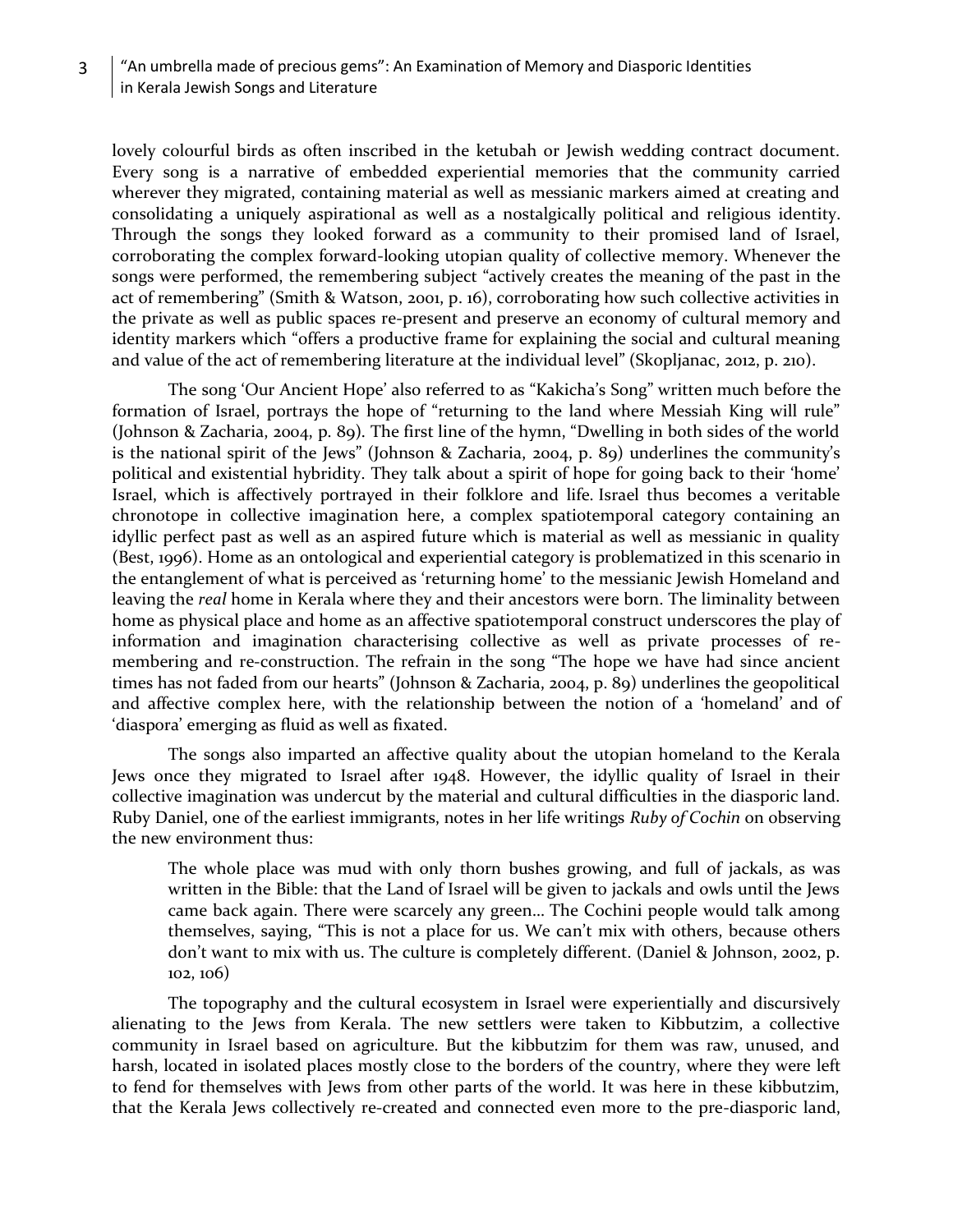Kerala. This was facilitated mainly through the performance of these songs, consumption of Keralite food, and commemoration of Jewish cultural events as a community, problematizing the combination of cultural and religious identities in narratives of nostalgia. Describing the affective quality of Kerala Jewish wedding tunes in Israel, Ruby notes:

When the bridegroom is from Cochin, it is understood that he conducts the ceremony. When he is an outsider, he will be taught how to read it with the correct tune, and usually he is willing. A young boy will read the ketubah in a Cochini tune. Our tunes are very sacred to us, and we will never give them up, I hope! (Daniel & Johnson, 2002, p. 191)

Gregory J Seigworth and Melissa Gregg in *The Affect Theory Reader* (2010) describe affect as "an impingement or extrusion of a momentary or sometimes more sustained state of relation as well as the passage (and the duration of passage) of forces or intensities" (Gregg & Seigworth, 2011, p. 1). For the Kerala Jews in Israel, Cochin emerged from a physical place to literally a permanent presence with affective and material entanglements. Barbara Johnson in the introduction to *Ruby of Cochin* examines the cultural setting of Ruby's house which is reminiscent of a typical Keralite household: "The air is rich with the mingled smells of cinnamon, cardamom, cloves, nutmeg. We talk as we work. Ruby's stories never cease" (Daniel & Johnson, 2002, p. xvi), corroborating the cognitive connection between smell and memory in psychology as well as in literary studies (Herz & Schooler, 2002, p. 21). The taste here creates a liminal memory space and a conveyor belt between the present in Israel and the past in Kerala, where affect comes into play, moving between real and imaginary homelands, establishing complex *nostalgia narratives* which are experienced by the same set of subjects while being directed at different geopolitical places.

Martha Figlerowicz observes that affect theory is "grounded in movements or flashes of mental or somatic activity rather than causal narratives of their origins and end points" (Figlerowicz, 2012, p. 4). The song "Golden Palanquin" in the collection stands out in the performance with its deep affective quality. It is in the bridegroom's voice asking for advice and is typical of the Kaduvumbhagom-Kochi Jewish community style. The lines "Here we are, all of us-Living here in happiness" (Johnson & Zacharia, 2004, p. 25) depict the quality of life in Kerala which the community experienced and this became more affectively and ironically nostalgic when performed in the notional Jewish homeland of Israel and re-creating Cochin in collective imagination. Barbara Johnson in the afterword to the book *Karkulali- Yefefiah- Gorgeous!* (2005) mentions this nature of interaction through the preservation of song books by the Jewish women thus:

Most of the song books… (are) kept in the possession of families who treasure them as precious heirlooms. Simcha Yosef, a member of the women's group, explains that her mother always took care of her notebook "because it wasn't hers. It belonged to the past generations. She guarded it like her eyes… When I hold it, I feel as if I am a part of my ancestors." (Zacharia & Gamliel, 2005, p. 210)

P.M. Jussay notes the lack of reliable records of the history of the Kerala Jews, especially in the context of their arrival and departure from India for Israel after 1948, while also highlighting how their songs dating back to their origin in the Indian homeland speak about their "tradition and legends on which they depend" (Jussay, 1990, p. 66). The "Parrot Song" or Palotu Palam Taruven, like every other Jewish song, mixes memories and rhythms to generate a nostalgia narrative about precarity and preservation. Here the protagonist of the song, a parrot impersonating a Jew living a comfortable life, needs a safe haven on being hunted. The wounded bird flies "Nearby the seashore of Palur-" (Johnson & Zacharia, 2004, p. 21) which is believed to be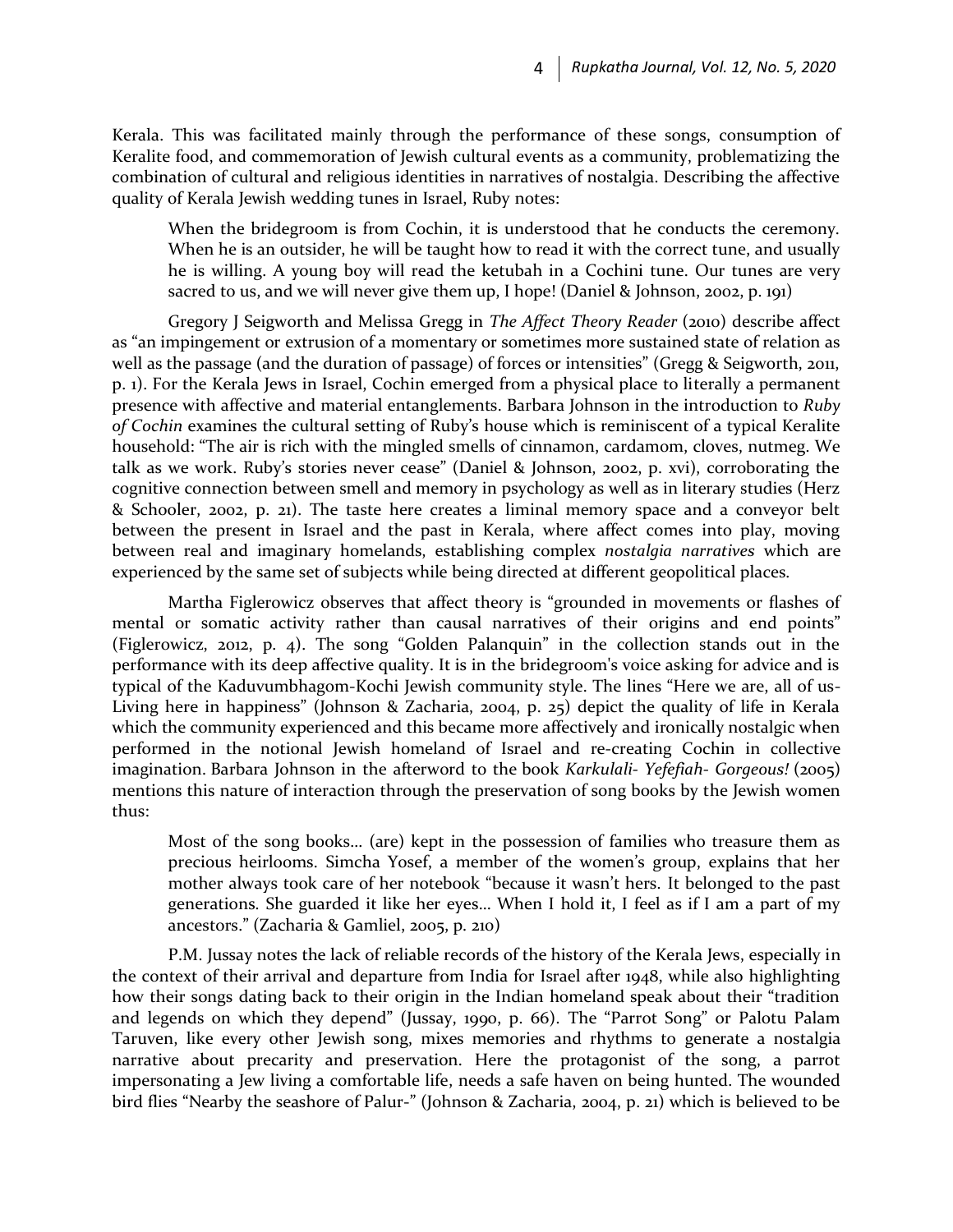5 Markers of memory through songs operate in these Kerala Jewish folk songs, which problematize the binaries between home and the diaspora, as depicted in Ruby of Cochin. As this article has attempted to accentuate, the curious case of the Kerala Jews highl

the place Palur where there was an ancient Jewish settlement in Kerala. Later the bird settles down at a "high place it could find" (Johnson & Zacharia, 2004, p. 21) that denotes Kochi, where the settlement migrated later following flood and invasions. This description underscores the complex combination of geopolitical reality and affectivity in collective memory and its representations and highlights how Kerala was the "splendid green mansion" and "an umbrella made of precious gems" (Johnson & Zacharia, 2004, p. 22) for the Jews who lived there until they migrated to Israel in 1948.

The deep entanglement of memory and culture, nostalgia, and narrative in Keralite Jews finds resonance in a similar examination by Harold Bloom's "Jewish Culture and Jewish Memory" where he argues thus:

To fly from or be estranged from memories, images, desires that are prohibited, and to be forced into flight by an inner drive, is to presuppose a universe in which all memories, images and desires are overwhelmingly meaningful unless and until the estrangement is enacted. What kind of a world is that, in which there is sense in everything? For there to be sense in everything, everything already must be in the past (Bloom, 1983, p. 15)

Markers of memory through songs operate in these Kerala Jewish folk songs, which problematize the binaries between home and the diaspora, as depicted in *Ruby of Cochin*. As this article has attempted to accentuate, the curious case of the Kerala Jews highlights how the geopolitical and macro-markers of religious location and identity may be underlined as well as undercut by micropolitics of culture, local rituals, and language, whereby Kerala and Israel alternately appear as home and exile in their collective imagination. Through an examination of selected Keralite-Jewish songs, we hope to have established how the lenses of affect theory and memory studies offer original perspectives into how identities are produced, performed, and preserved through collective and affective activities in the complex chronotopes and nostalgia narratives we inhabit and internalise today.

## **Citations and References**

- Best, J. (1996). The Chronotope and the Generation of Meaning in Novels and Paintings . *Criticism*, *36*(2), 291–316. Retrieved August 10, 2020, from www.jstor.org/stable/23116271
- Bloom, H. (1983). Jewish Culture and Jewish Memory. *Dialectical Anthropology*, *8*(1-2), 7–19. https://doi.org/10.1007/bf00249039
- Daniel, R., & Johnson, B. C. (2002). *Ruby of Cochin: An Indian Jewish Woman Remembers*. Jewish Publication Society.
- Fernandes, E. (2008). *The Last Jews of Kerala*. Penguin Viking.
- Figlerowicz, M. (2012). Affect Theory Dossier: An Introduction. *Qui Parle*, *20*(2), 3–18. https://doi.org/10.5250/quiparle.20.2.0003
- Frenz, A. (2006). The Parur Songs: Reflections on the Role of Women. *Tapasam: A Quarterly Journal for Kerala Studies in Malayalam-English*, *1*(3), 513–517.